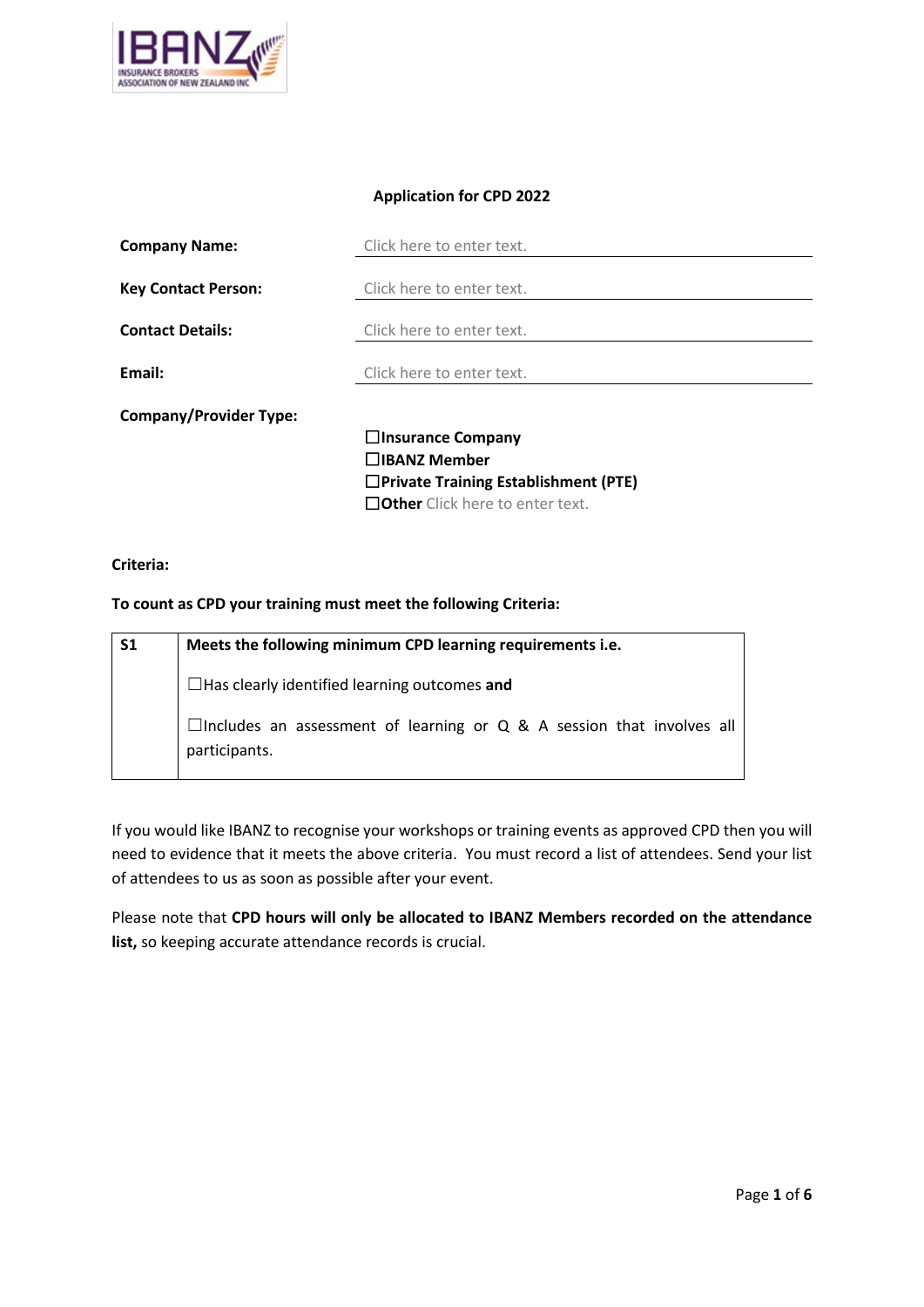

| <b>Name of Learning Event:</b>                       | Click here to enter text.                                         |
|------------------------------------------------------|-------------------------------------------------------------------|
| <b>Workshop/Course Title:</b>                        | Click here to enter text.                                         |
| <b>Name of Facilitator:</b>                          | Click here to enter text.                                         |
| The facilitator should demonstrate a high level      |                                                                   |
| of competence and relevant experience                |                                                                   |
| <b>Contact details of Facilitator:</b>               | Click here to enter text.                                         |
|                                                      |                                                                   |
| Intended length:                                     | Click here to enter text.                                         |
| Where is the learning going to take place?           | Click here to enter text.                                         |
| Venues/Locations                                     |                                                                   |
| When is it going to take place?                      | Click here to enter text.                                         |
| Dates/frequency                                      |                                                                   |
| <b>Intended audience:</b>                            | Click here to enter text.                                         |
|                                                      |                                                                   |
| <b>Brief outline of content:</b>                     | Click here to enter text.                                         |
|                                                      |                                                                   |
| <b>Learning Outcomes:</b>                            | Click here to enter text.                                         |
| What do you intend for the participants to be        |                                                                   |
| able to do after the workshop/course?                |                                                                   |
| Example:                                             |                                                                   |
| At the end of the workshop participants will be      |                                                                   |
|                                                      |                                                                   |
| able to:                                             |                                                                   |
| Explain business interruption insurance<br>$\bullet$ |                                                                   |
| in layman's terms and recognise the                  |                                                                   |
| trigger points for tailoring the policy              |                                                                   |
| coverage to best suit their client's                 |                                                                   |
| needs.                                               |                                                                   |
|                                                      |                                                                   |
| <b>Method of verifying attendance:</b>               | Signed attendance list                                            |
|                                                      | $\Box$ Scanned barcode                                            |
|                                                      | $\Box$ Other (provide details)                                    |
|                                                      |                                                                   |
| Mode of delivery:                                    |                                                                   |
|                                                      | $\square$ E-learning                                              |
|                                                      | $\square$ Workshop                                                |
|                                                      | $\square$ Web seminar (webinar)<br>$\Box$ Other (provide details) |
|                                                      |                                                                   |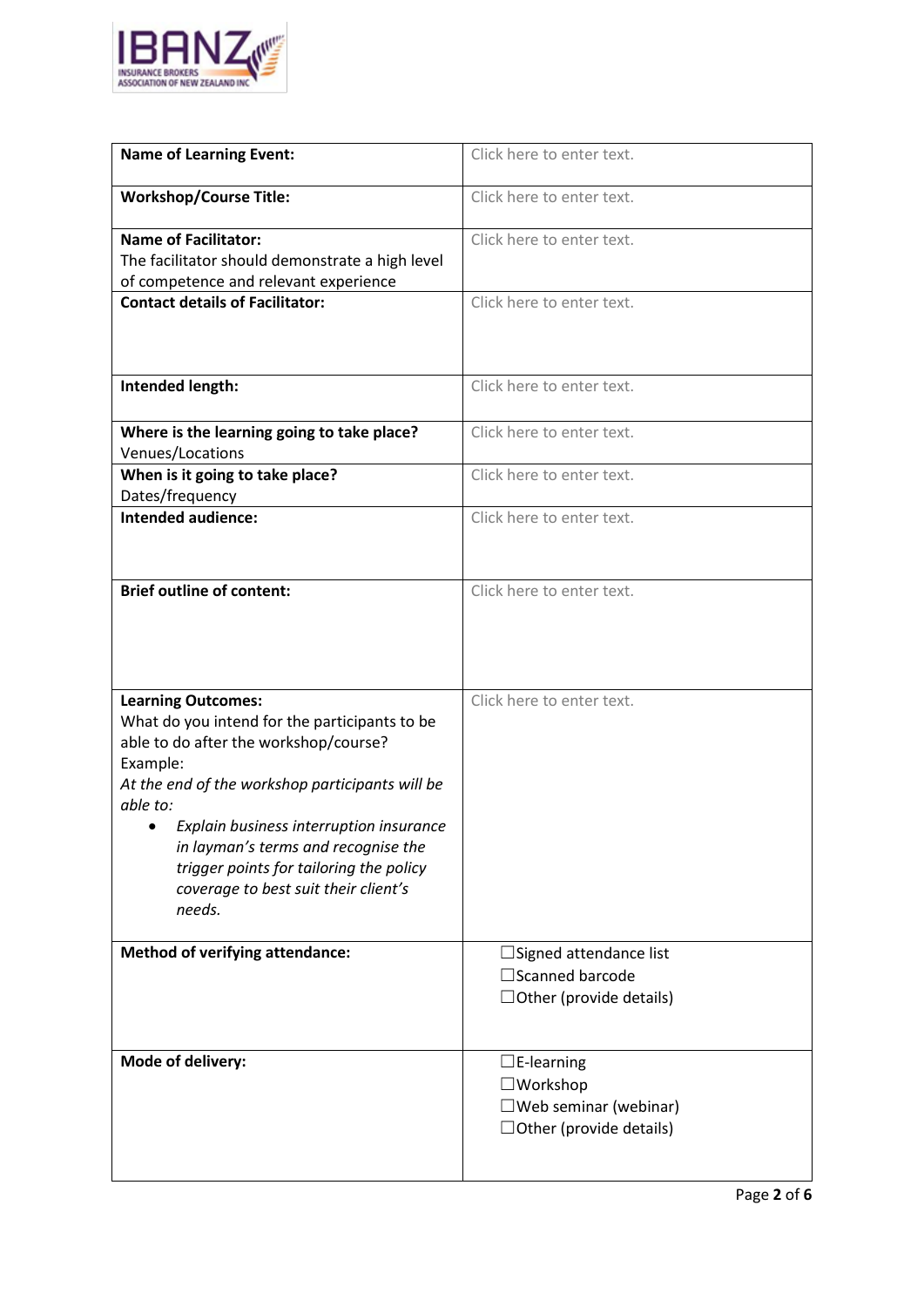

| <b>Assessment format:</b>                                                                                                                                                                                                                                                                                                                                                      | Please provide details of your assessment in                                                            |
|--------------------------------------------------------------------------------------------------------------------------------------------------------------------------------------------------------------------------------------------------------------------------------------------------------------------------------------------------------------------------------|---------------------------------------------------------------------------------------------------------|
| You must assess the participants if you wish to                                                                                                                                                                                                                                                                                                                                | the space provided, or attach your assessment                                                           |
| gain CPD hours for your learning event.                                                                                                                                                                                                                                                                                                                                        | activity.                                                                                               |
| Assessment formal guidelines include but are                                                                                                                                                                                                                                                                                                                                   | Click here to enter text.                                                                               |
| not limited to:                                                                                                                                                                                                                                                                                                                                                                |                                                                                                         |
| Guided Q&A session i.e. you must<br>$\bullet$<br>provide content relevant questions to<br>the participants and then provide the<br>answers, based on the learning that<br>has taken place during the learning<br>event.                                                                                                                                                        |                                                                                                         |
| NB: Answers should be available for all<br>participants after the learning event.<br>An open Q & A session during the<br>learning event that involves all<br>participants.<br>Online assessments (attach your Q&As<br>$\bullet$<br>so we can upload these to our learning<br>portal)<br>Assignments (these will need to be<br>marked and feedback provided to<br>participants) | $\Box$ Please publish the attached assessment/s on<br>the learning portal for participants to complete. |
| Please contact IBANZ if you would like<br>assistance in designing assessment activities for<br>your event.                                                                                                                                                                                                                                                                     |                                                                                                         |

# **Course Outline:**

Please attach an outline describing the course content and a copy of the actual presentation and course material/s. This information will be treated confidentially within IBANZ for rating purposes only.

Once a training session has received a rating, (and a rating number) it can be delivered at locations throughout New Zealand, without requiring further rating and accreditation. The rating number is valid in that calendar year only. A re-rating can be issued for the same session in a new year.

Please submit your application along with the course outline, assessment details and copy of the presentation by email, or mail to:

PO Box 302504, North Harbour, Auckland 0751

Ph: (09) 306 1732

### **Email[: info@ibanz.co.nz](mailto:info@ibanz.co.nz)**

**Your CPD rating will be confirmed to you within 3 working days by email.**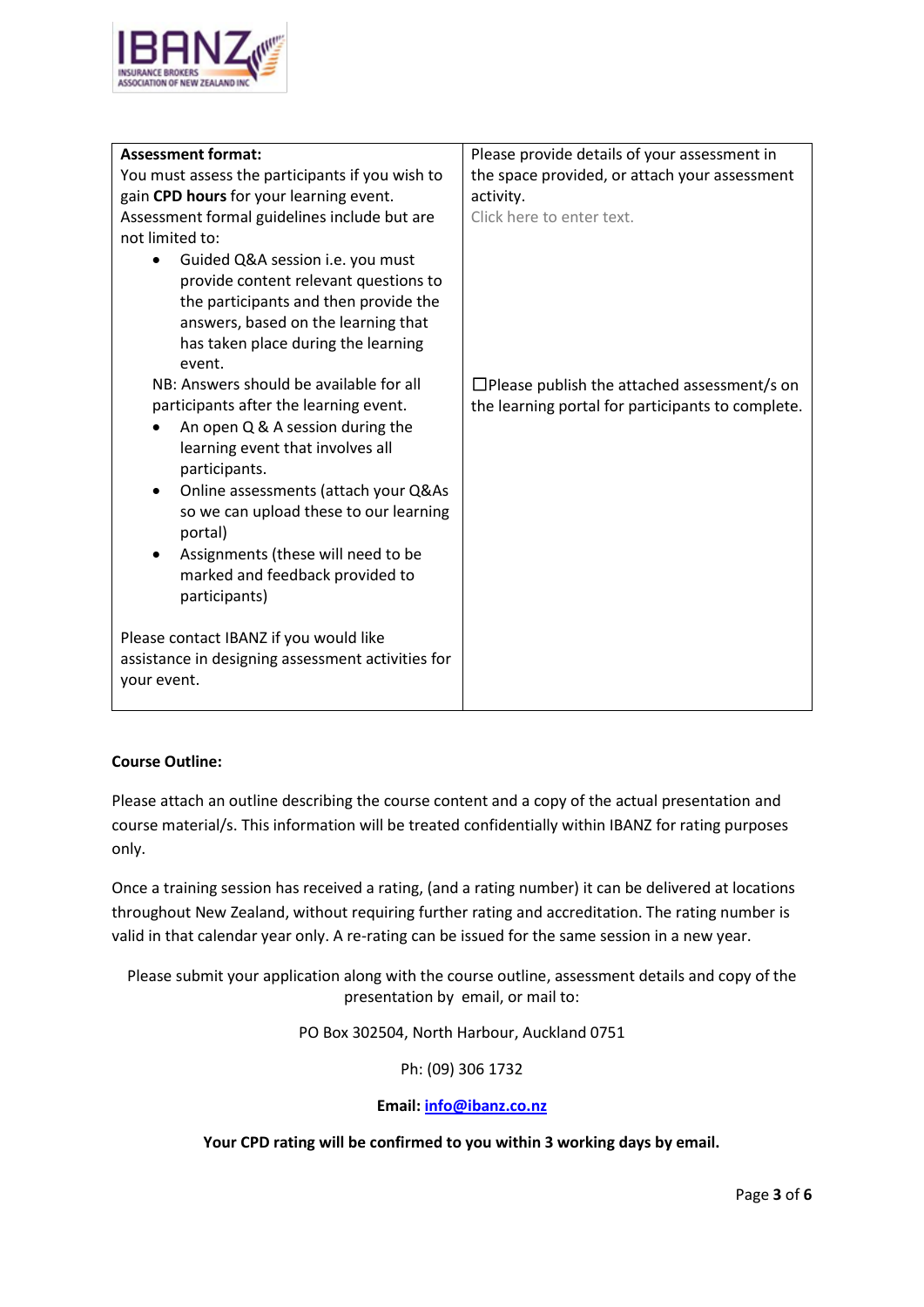

### **There is a fee for the initial rating application process. As part of this process IBANZ will:**

- Evaluate the application according to the published CPD standards and good practice principles.
- Allocate an appropriate number of CPD hours to your learning event
- Issue a valid 'Rating Number' which can be used to deliver CPD events throughout New Zealand. The rating number is only valid in that calendar year.
- Monitor and review the quality of all CPD learning events
	- o Collect, collate and analyse participant feedback and assessment data
	- o Observe facilitators/trainers and provide constructive feedback for quality improvement purposes

IBANZ reserves the right to refuse CPD hours for learning events that do not meet the published IBANZ CPD standards and good practice principles. IBANZ reserves the right to withdraw approval for CPD programmes or events at any time for one of the following reasons:

- o Significant changes to content
- o Poor feedback/evaluation of the programme or event
- o Misrepresentation of the programme or event
- o Complaints about the programme or event which may affect the reputation of IBANZ

Please refer to the IBANZ website for more information on learning requirement[s www.ibanz.co.nz](http://www.ibanz.co.nz/)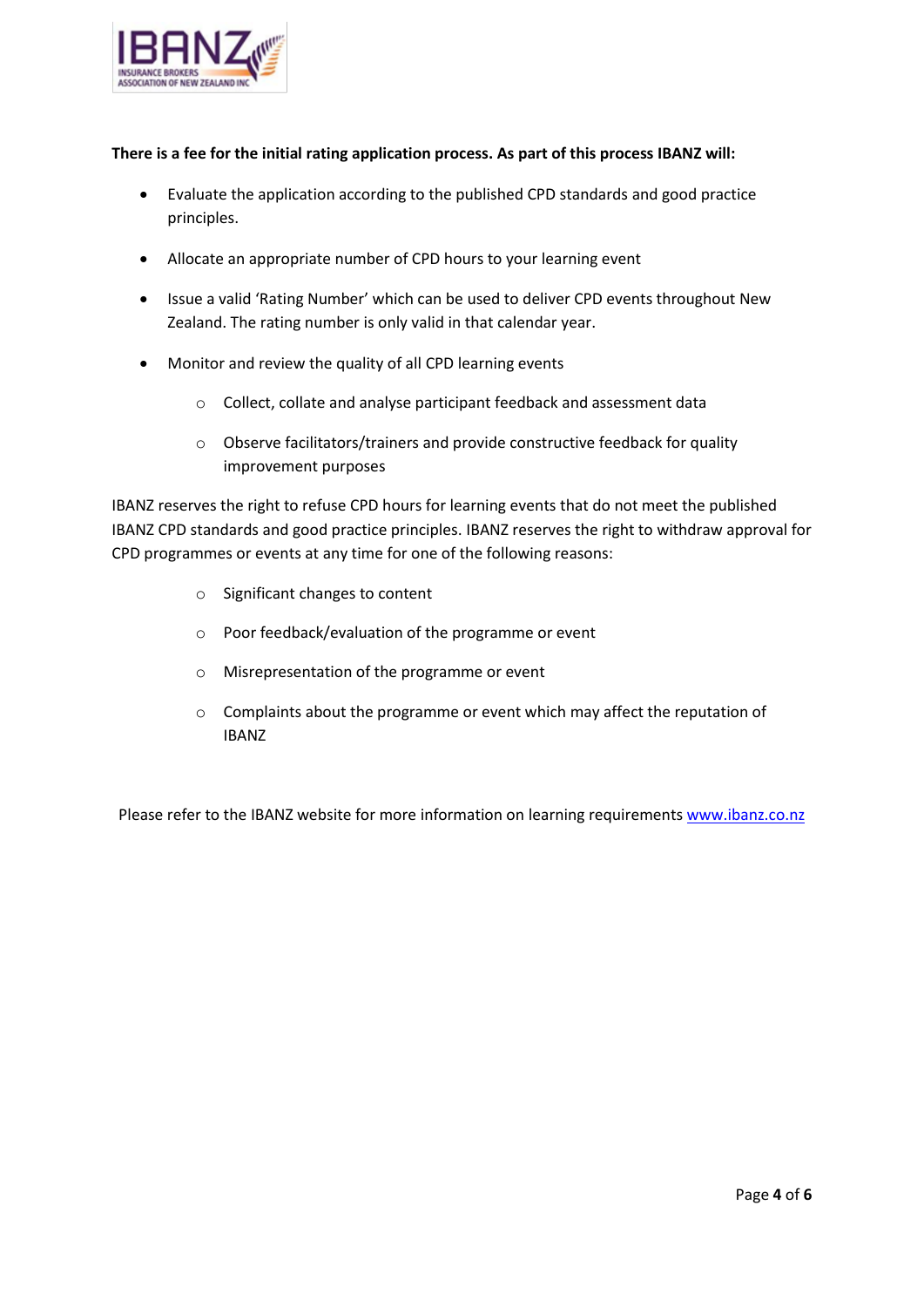

# **Rating Fees**

# **Insurance Company and Non IBANZ Members**

| Application Fee to assess the content of the learning | \$150 |
|-------------------------------------------------------|-------|
| event.                                                |       |
|                                                       |       |
| Administration and Approval Fee (up to 2 hours)       | \$200 |
| including bulk recording of CPD for IBANZ Members.    |       |
|                                                       |       |
| Administration and Approval Fee (up to 4 hours)       | \$280 |
| including bulk recording of CPD for IBANZ Members.    |       |
|                                                       |       |
| Administration and Approval Fee (up to 8 hours)       | \$500 |
| including bulk recording of CPD for IBANZ Members.    |       |
|                                                       |       |

# **IBANZ Member Company/Group**

| Application Fee to assess the content of the learning<br>event. | \$50  |
|-----------------------------------------------------------------|-------|
| Approval Fee (up to 2 hours) including bulk recording           | \$75  |
| of CPD for IBANZ Members.                                       |       |
| Approval Fee (up to 4 hours) including bulk recording           | \$140 |
| of CPD for IBANZ Members.                                       |       |
| Approval Fee (up to 8 hours) including bulk recording           | \$250 |
| of CPD for IBANZ Members.                                       |       |
| Approval Fee (up to 12 hours) including bulk                    | \$325 |
| recording of CPD for IBANZ Members.                             |       |
| Approval Fee (up to 16 hours) including bulk                    | \$400 |
| recording of CPD for IBANZ Members.                             |       |
| Approval Fee (up to 24 hours) including bulk                    | \$550 |
| recording of CPD for IBANZ Members.                             |       |